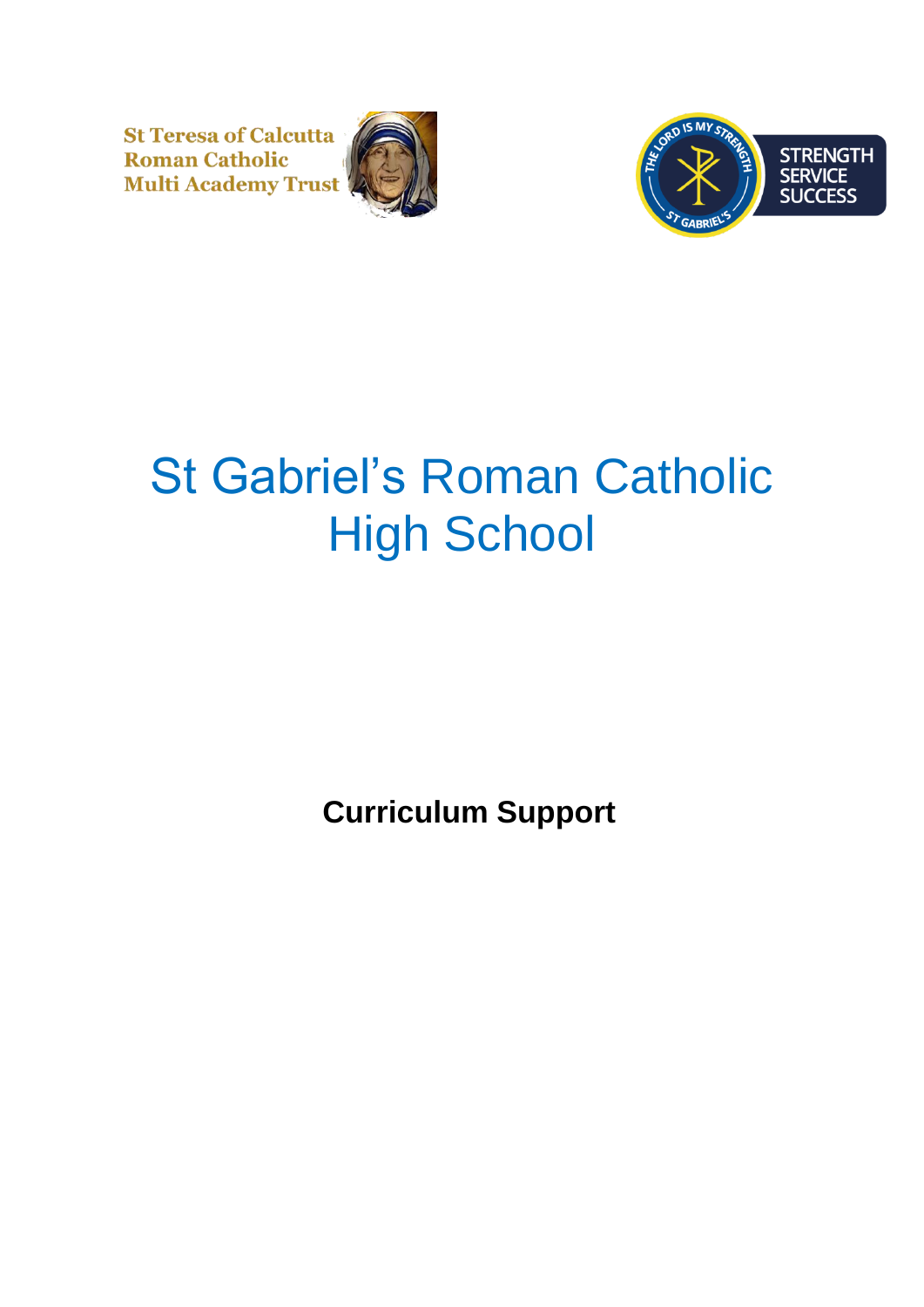Contact :=Associate Assistant Headteacher

Mrs R Shiels

Tel: 0161 764 3186

Email: [shielsr@st-gabriels.org.uk](mailto:shielsr@st-gabriels.org.uk)

To view the full list of Curriculum Support Staff click here.

## The Curriculum Support Team

Will endeavour to:-

- Identify and minimise barriers to learning be it social, emotional, educational or cultural.
- Develop pupils' confidence, self-esteem and independence.
- Motivate pupils to do the best they can and aspire to achieve.
- Ensure a happy, caring environment, essential for effective learning.
- Enable pupils to leave school with qualifications, life skills and social development that reflect the progress they have made during their time at St Gabriel's RC High School.
- Work together in partnership with parents and external agencies.

## Support & Resources

- The curriculum support area is available during lesson time and during unstructured times such as lunch and break time to offer pupils additional academic, social and emotional development support.
- Learning Support Staff who support individual pupils, groups of pupils in lesson and in out of lesson to enhance learning.
- Learning Support Staff who specialise in implementing strategies for Specific Learning Difficulties.
- Learning support Staff who specialise in working with pupils with communication needs.
- Learning Support Staff who have expertise supporting pupils with a primary need of Social, Emotional and Mental Health
- A wide range of assessment materials.
- A varied selection of Literacy and Numeracy resources.
- Learning Support Staff who support the Accelerated Reader programme across year groups to provide individual pupils with the strategies they need to achieve higher results and maximise potential.
- A wide variety of additional teaching equipment.
- A good selection of reading books written for secondary age pupils, with appropriate reading ages.